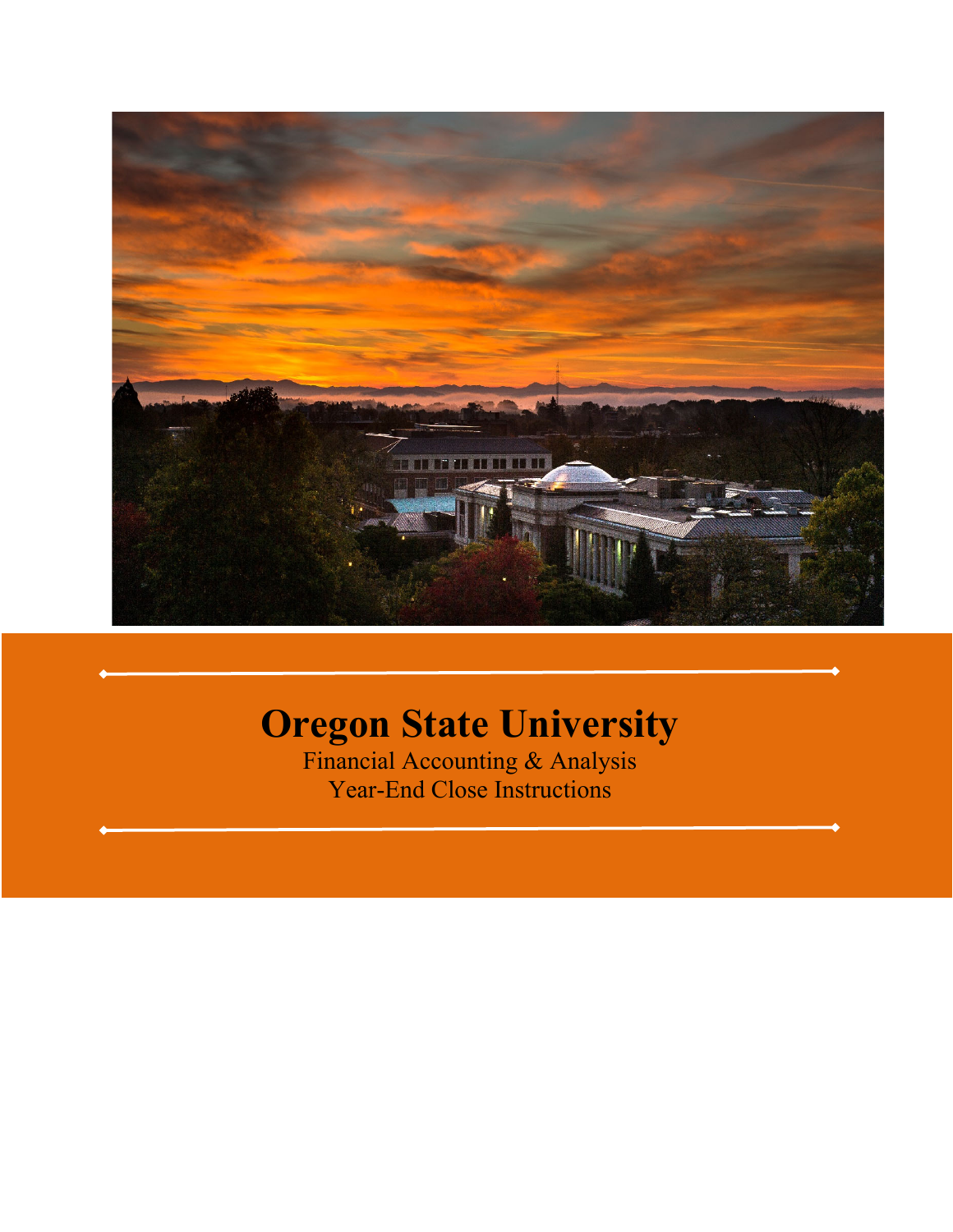

## **Table of Contents**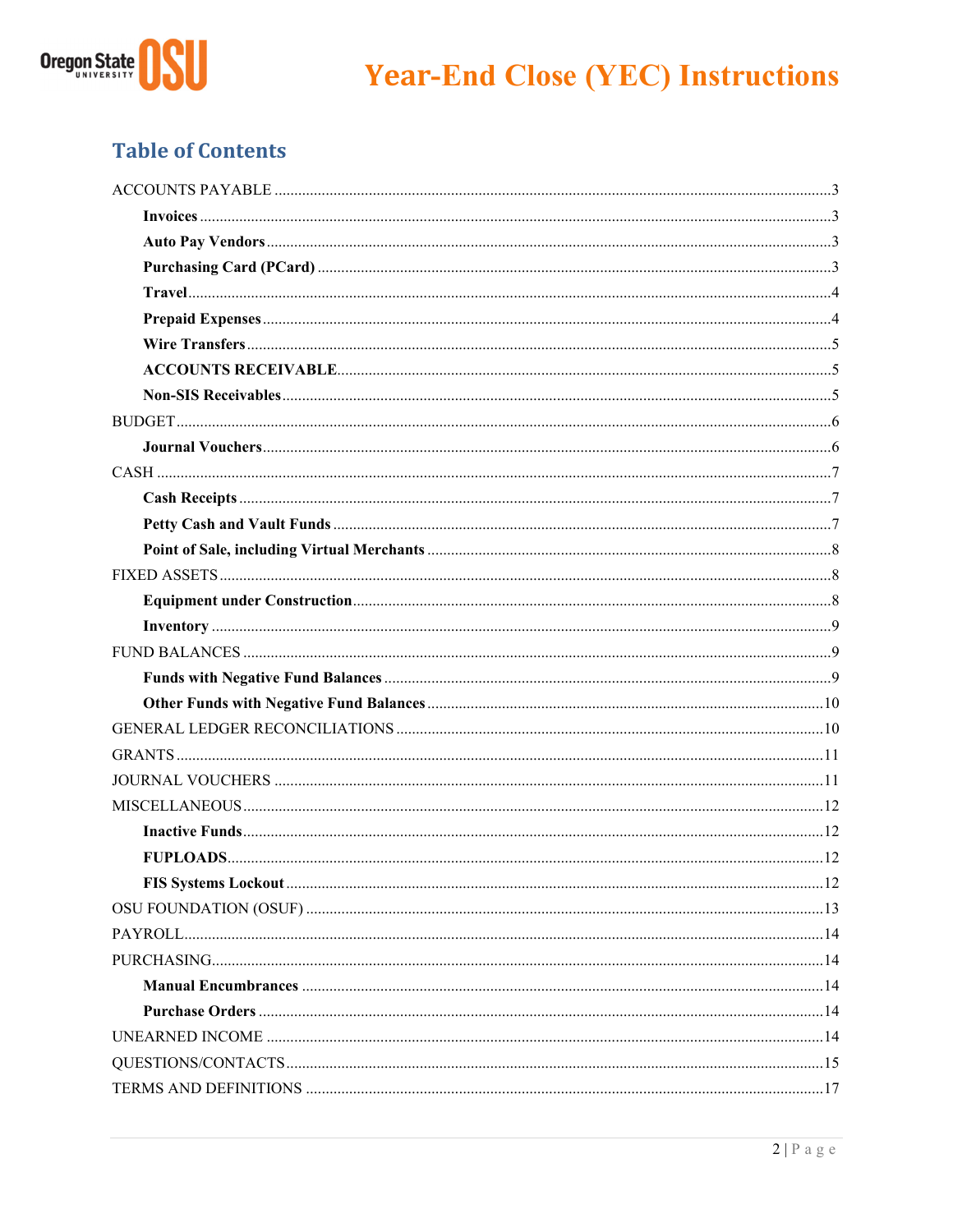

## **ACCOUNTS PAYABLE Invoices**

**Exercise caution,** *Period 01 FY22 will be open concurrently* for processing of FY22 invoices for goods or services received on or after July  $1<sup>st</sup>$ , 2021. Pay close attention to vendor invoice dates and transaction dates when processing invoices at year-end. Be aware that Banner will default to an FY22 transaction date beginning on July  $1<sup>st</sup>$ , 2021.

For invoices that represent goods or services **received** on or before June 30<sup>th</sup> process as FY21 expenses by using a June transaction date.

FY21 goods and services **received** by June 30<sup>th</sup> and exceeding \$2,000 for which invoices have not been received or processed require an AP Accrual Entry. Enter an estimated amount on the Year-End AP Accrual Spreadsheet. When the invoices are received, process them in the FY22 accounting records by using the current date as the transaction date. All completed Year-End AP Accrual Spreadsheets must be turned into PCMM Accounts Payable (PCMM A/P).

*Note:* the spreadsheet must be submitted electronically as a Microsoft Excel file to Accounts.Payable@oregonstate.edu. A scanned copy with the Budget Authority signature must also be submitted (email with the MS Excel file, if possible).

## **Auto Pay Vendors**

Direct pays (AutoPays) (e.g., Enterprise Holdings, NW Natural Gas, Robnetts Hardware, etc.) are expenditures charged directly by PCMM A/P to unit accounts via ICxxxxxx documents. OSU has approximately nine direct pay vendors and each direct pay vendor sets its own billing cycle. To increase the likelihood that purchases from direct pay vendors are included in the FY21 accounting records, complete those purchases with vendors as early in June as possible.

PCMM A/P will load any June autopay files to Banner as an accrual, if they are not posted by the Period 12 deadline. The accrual amounts will be given to the business centers via email so they can ensure there are no negative fund balance impacts.

## **Purchasing Card (PCard)**

PCMM A/P will stop loading PCard transactions at the end of the June statement cycle.All remaining transactions in the PCard module will be FY21 transactions that will need to be distributed. PCMM A/P will notify units, after YEC is complete when the PCard transactions are again being loaded into the PCard module.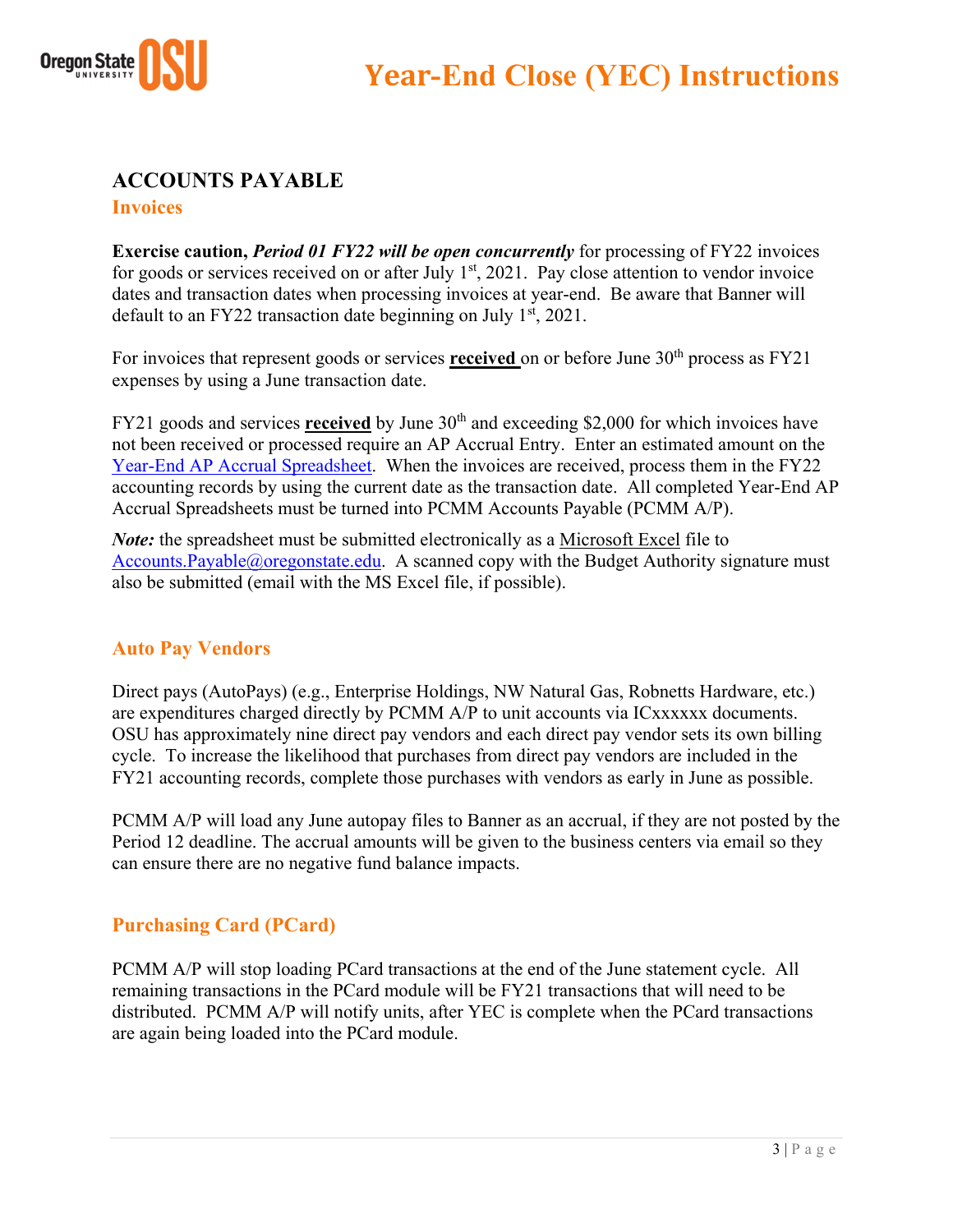



## **Travel**

All travel advances and reimbursements for travel incurred up through June  $30<sup>th</sup>$  must be included in the FY21 accounting records. The reimbursement requests must be entered and completed, with all appropriate documentation to the Final Approval unit. The completed date of travel will determine which fiscal year the expense should be accounted in.

- If the traveler completes their business trip on 6/30 or earlier FY21 transaction.
- If the traveler completes their business trip on  $7/1$  or later FY22 transaction.

Airfare purchased in FY21 with departure dates in FY22 must be reflected in the FY22 accounting records. PCMM A/P processes the airfare billings from the travel agencies. Final **June** airfare files from travel agencies will be split by PCMM A/P according to trip date and posted in the appropriate fiscal year. Airfare files from April and May should be reviewed by Business Centers to make sure that any direct billed airfare is accounted for in the proper fiscal year. The departure date of the reservation will determine which fiscal year the expense should be accounted in.

- If the Departure date is 6/30 or earlier FY21 transaction.
- If the Departure date is 7/1 or later FY22 transaction (Prepaid JV may be required).

July travel dates should be accounted for as a prepaid expense when paid for prior to June 30th.

Any expenses for FY21 travel that have not posted by Period 12 close should be put on the accrual spreadsheet.

## **Prepaid Expenses**

Often to secure a registration or ticket (i.e. advance conference registrations, hotel reservations, and/or airfare) or to pay a software maintenance contract, payments may have been made in FY21 for those events or services that will occur after June  $30<sup>th</sup>$ , 2021 or in FY22. These prepaid amounts can be moved during the year to the appropriate fund and A5006 Prepaid Expenses or during accrual Period 14 by completing a JV to move any amounts greater than \$2,000 to A5901 Prepaid Expense Year-End Accrual on the General Ledger using rule code 3JV1.

Note: Agency funds 9xxxxx are considered cash basis and should have prepaid expenses for any expenses incurred/paid after June  $30<sup>th</sup>$ , 2021.

The following two transactions should be recorded at the same time.

1. The entry dated June  $30<sup>th</sup>$  to record the prepaid expense – use rule code  $3JVI$ :

Debit Fund (same as index below) \_\_\_\_\_\_\_\_\_ Account Code A5901 Prepaid Expense Year-End Accrual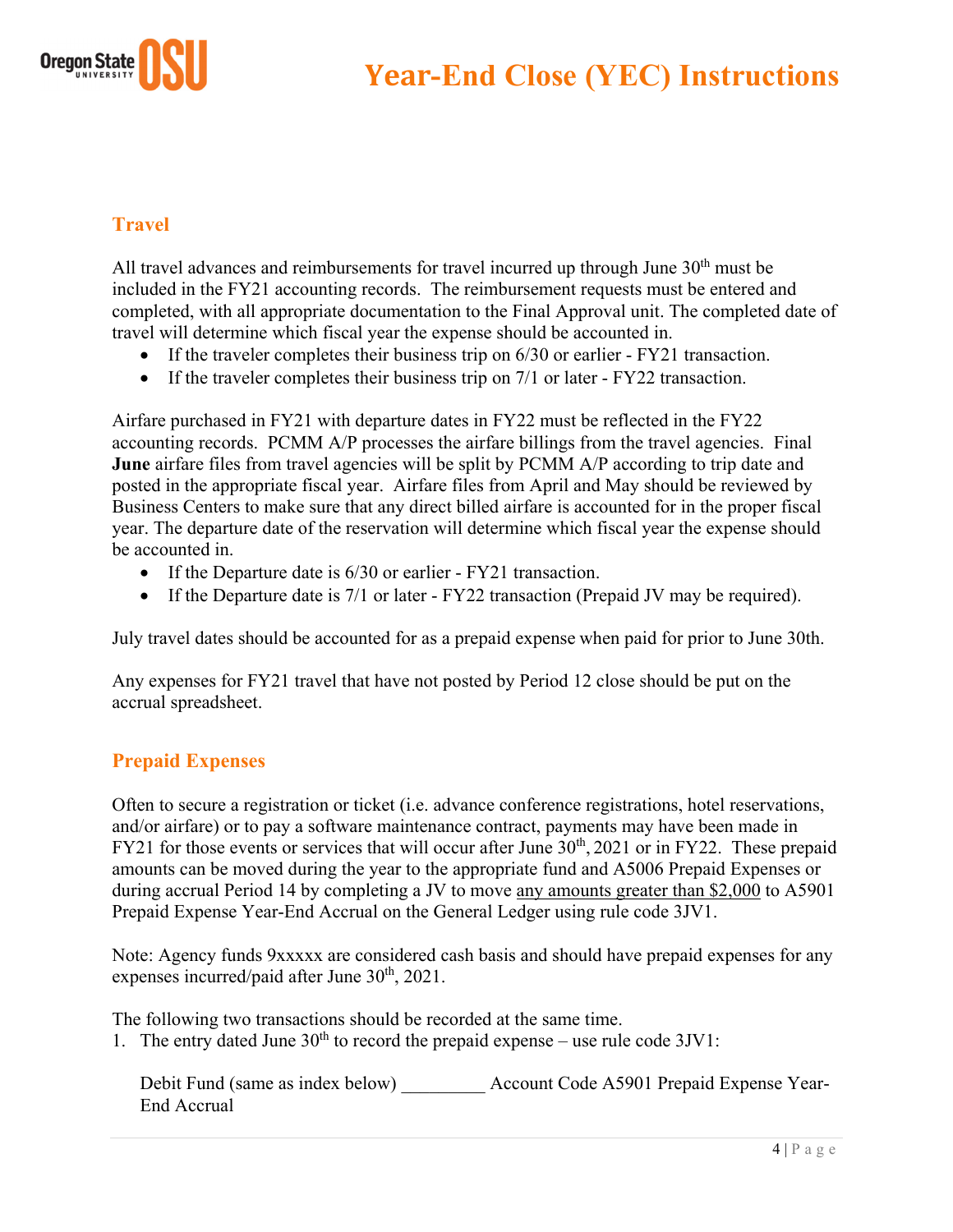

Credit Index **Account Code 2xxxx**  Text: "FY21 to record prepaid expense First and Last Name, xxBC, Phone Number"

*Note: There is no index on the debit line. Several debit and credit lines can be put on one JV when the purpose is the same. Remember to enter the document number of the original entry in the document reference field.* 

If you have several "like" invoices to accrue, you can sum the amount together on the JV for the debit and credit, rather than listing each one separately. List the details of your accruals on the Prepaid Expense Reconciliation and attach it as supporting documentation in OnBase to the JV entered. Supporting documentation is **not** required when the amount on the transaction line equals the amount on the original document.

Since Period 14 FY21 and Period 01 FY22 are open concurrently, immediately reverse the above JV in Period 01, FY22; using a July 1<sup>st</sup> date and rule code 3JV1.

2. The reversing entry dated July  $1<sup>st</sup>$  – use rule code 3JV1

Debit Index \_\_\_\_\_\_\_\_\_\_ Account Code 2xxxx (used above)

Credit Fund \_\_\_\_\_\_\_\_\_ Account Code A5901 Prepaid Expense Year-End Accrual

• Reference J# from original entry above in the document reference field Text: "FY22 to reverse FY21 prepaid expense

First and Last Name, xxBC, Phone Number"

Payment for supplies, services, memberships, or subscriptions that begin on July  $1<sup>st</sup>$  or after must not be processed until Period 01 FY22 is opened. Exceptions will not be made without prior approval from Financial Accounting & Analysis (FA&A) or PCMM A/P.

## **Wire Transfers**

Since wire transfers are cash-based transfers there is no way to back date a wire transfer once June 30<sup>th</sup> passes. Please make sure to closely consult the wire transfer major deadlines, as all wires need to be submitted by that date to make sure they are included in FY21. Any wire transfer not received by the cutoff will be processed in FY22.

#### **ACCOUNTS RECEIVABLE Non-SIS Receivables**

Non-SIS Receivables are amounts due to Oregon State University (OSU) from entities external to OSU for goods or services already provided. These receivables are managed by each unit and are not part of SIS Receivables which are managed by Student Accounts within Business Affairs.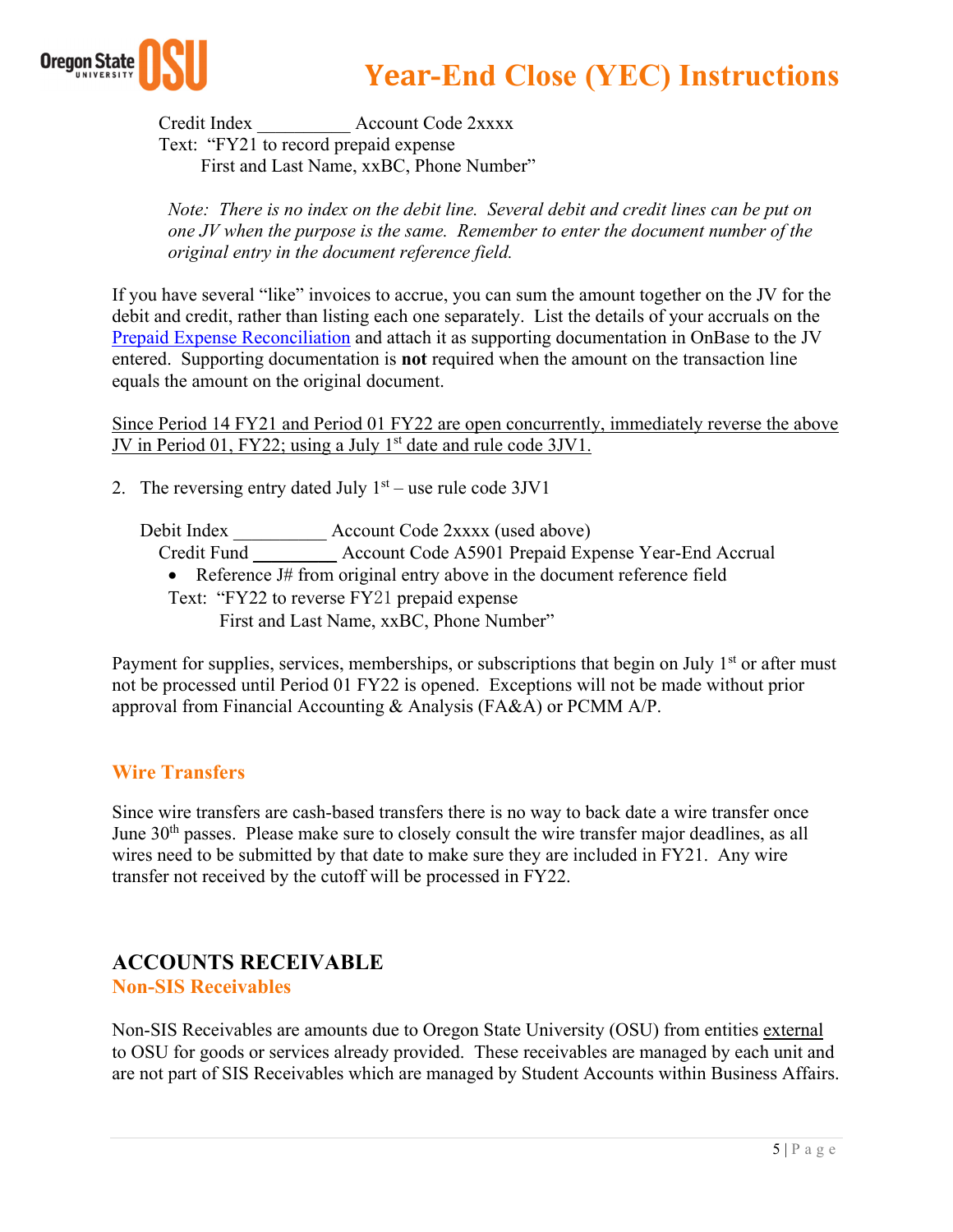

All Non-SIS receivables not deposited by FY21 cash close should have an A/R Accrual recorded by Journal Voucher no later than **Period 14 close.**

IMPORTANT: The credit entry should be on the index into which the cash will be deposited when received. The debit will be to the same fund code that is associated with the Index used on the credit side of the JV. The debit will not be made against an Index, just the fund and account.

Note: Do not accrue any A/R on grants as OSRAA will complete this task, if needed. Note: Do not accrue any A/R on FSxxxx or 809xxx funds.

The following two transactions should be recorded at the same time.

**1.** The entry dated June  $30<sup>th</sup>$ , will record the amount of receivable:

Debit Fund (same as index below) <br>Account Code A3802 A/R Receivable Year-End Accruals

Credit Index \_\_\_\_\_\_\_\_ Account Code (0xxxx series)

 Text: "To record A/R for FY21 – Detail attached in OnBase First and Last Name, xxBC, Phone Number"

Note: Non-SIS A/R Reconciliation Sheet should be scanned into OnBase and attached as supporting documentation for the entry made in FIS Banner by the deadline in **Period 14.** 

**2.** The reversing entry dated July 1<sup>st</sup>:

Debit Index \_\_\_\_\_\_\_\_\_\_Account Code 0xxxx (used above)

Credit Fund Account Code A3802 A/R Receivable Year-End Accruals

• Reference J# from original entry above in the document reference field

Text: "To reverse A/R for FY21 First and Last Name, BC, Phone Number"

## **BUDGET**

#### **Journal Vouchers**

All FY21 budget change journal vouchers processed after the close of business on June  $30<sup>th</sup>$  must carry a June transaction date.

Funds 000000 – 199999, for budget changes crossing college/unit boundaries:

- Submit budget change requests for inclusion in Period 12 to the Office of Budget  $\&$ Resource Planning.
- The Office of Budget & Resource Planning uses Period 14 for completing administrative budget actions, but can process a limited number of emergency budget adjustments between funds or between colleges during Period 14.

Funds 000000 – 199999, not crossing college boundaries (1xGF, 1xGP & 1xAS rule codes):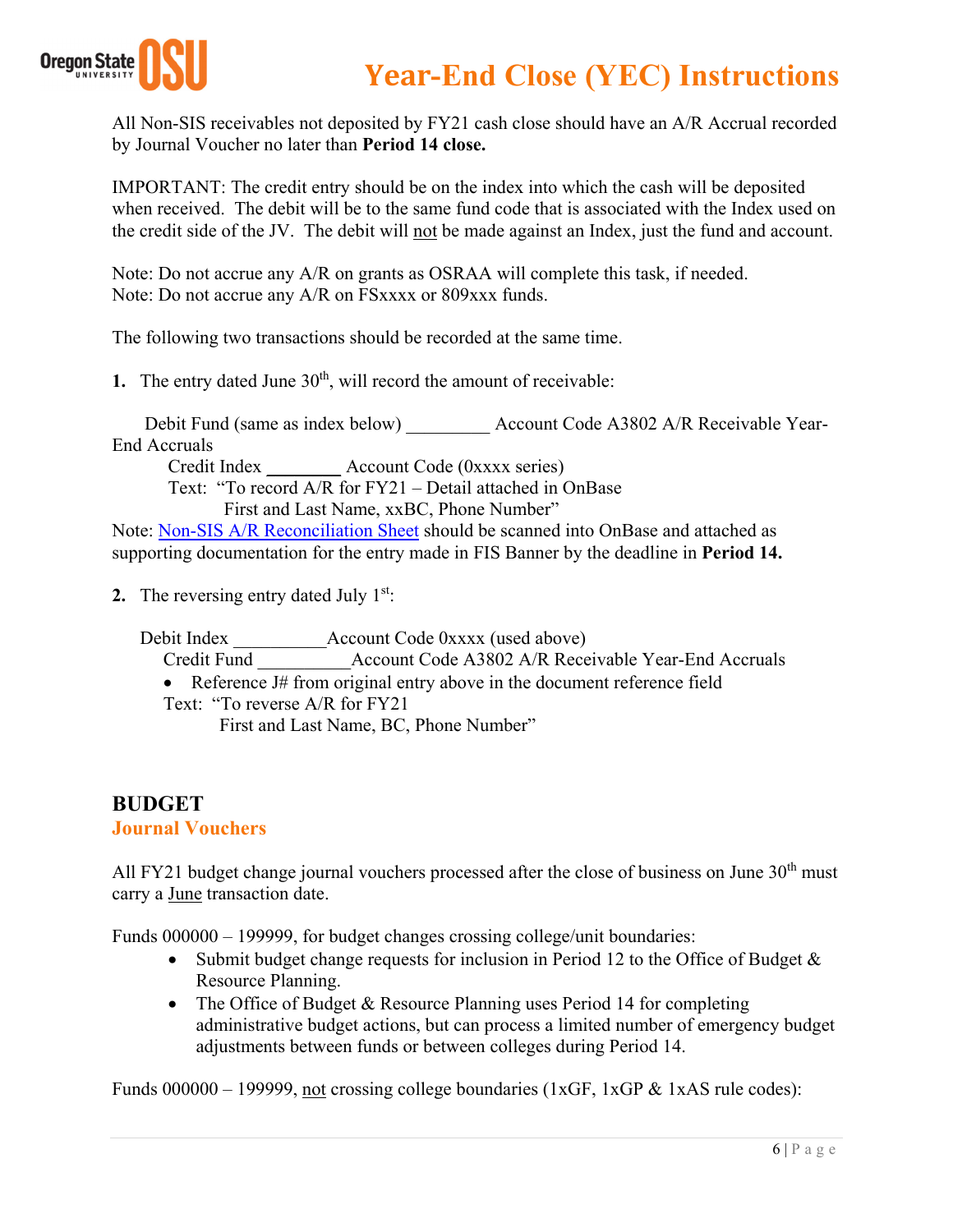

- Complete and approve Period 12 budget change journal vouchers by **the close of Period 12.**
- During Period 14, departments must contact their Business Center for guidance.
- Business Centers may elect to continue using their 1xGF, 1xGP and 1xAS rule codes during Period 14.

Funds 030000 – 039999:

- Complete and approve Period 12 budget change journal vouchers by **Period 12 close.**
- Only SWPS administrative budget offices are allowed to process FY21 budget adjustments during Period 14.

Contacts for those units are:

Agricultural Experiment Station (030xxx funds) – AMBC, 737-9354 OSU Extension Service (034xxx funds) – UABC, 737-0669 Forest Research Lab (037xxx funds) – FOBC, 737-1588

*Direct questions regarding year-end budget balancing and deadlines to Cindy Alexis at 737- 0903 or via e-mail to: Cindy.Alexis2@oregonstate.edu.*

## **CASH Cash Receipts**

All cash receipts received must be delivered to the Cashiers Office by the cash close deadline for inclusion in the FY21 accounting records.

The Cashiers Office will be closed at noon on June  $30<sup>th</sup>$  in order to complete cash close procedures. It is important that cash receipts are deposited daily. **DO NOT** accumulate receipts for one final year-end deposit.

After making final deposits at local banks, off-campus locations (e.g. Ag Experiment Stations and Extension offices) must *email* a legible copy of the detailed deposit slip and a completed Cash Receipts Record to the Cashier's Office at departmental.deposits@oregonstate.edu. If it is not possible to scan and email the deposit information, it may be faxed to 541-737-0615.

Please also forward the originals as usual, clearly noting that the deposit information was emailed or faxed and when (to help avoid duplicated deposits).

## **Petty Cash and Vault Funds**

Settle and reimburse petty cash funds. Inactive petty cash funds that a unit wishes to discontinue should be returned to the Cashier's Office with a reconciliation form.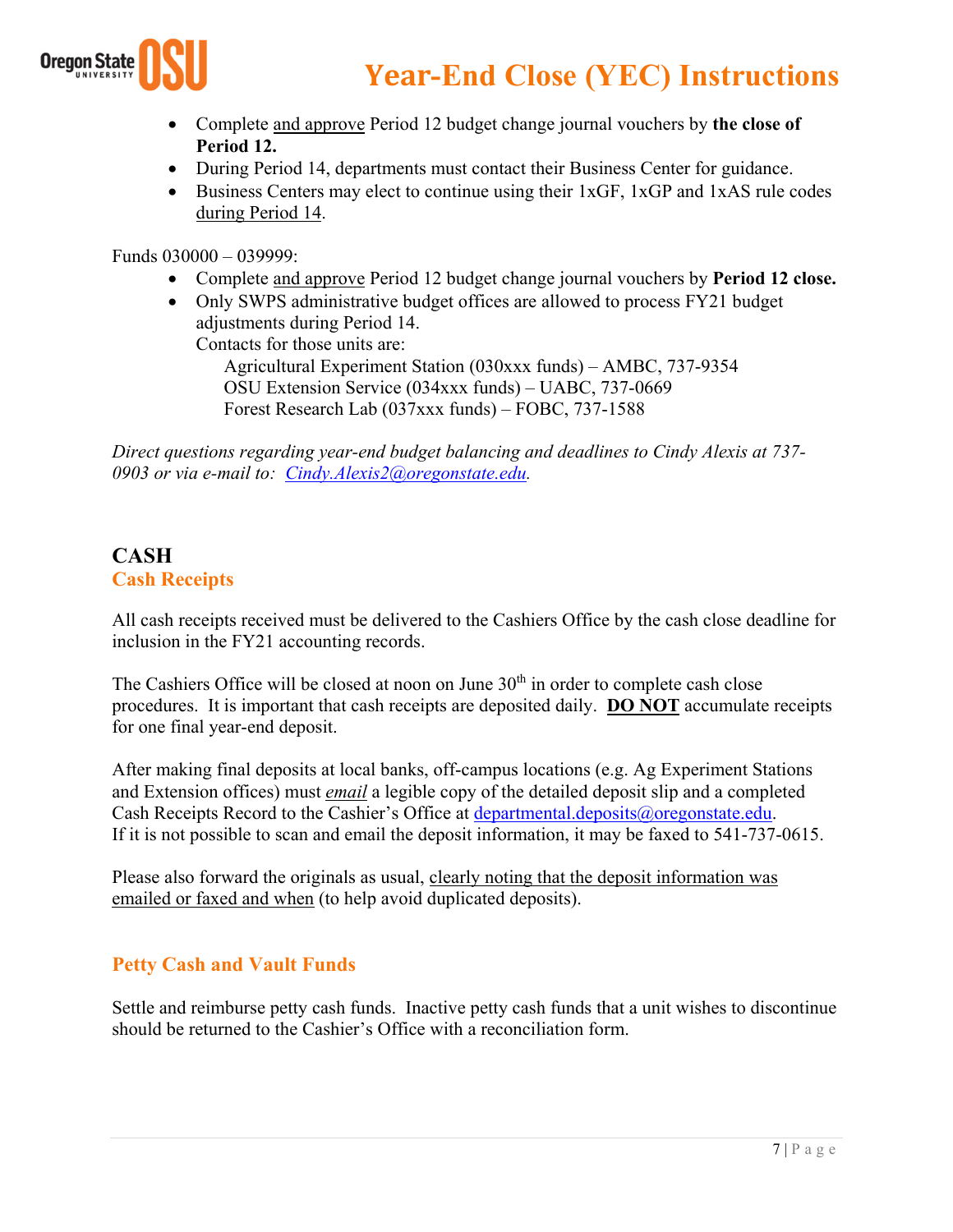

Physically count cash being held as petty cash or vault funds. Cash should be counted with at least two persons present. One person should be someone other than the person who normally has physical custody of the funds. See the Cash Handling Policy for additional information.

Verify and document all receipts that have not been reimbursed. All receipts must be reimbursed *in the proper fiscal year*. Payment Requests for reimbursement should be processed in **Period 12** by the Period close deadline.

Prepare the Petty Cash Reconciliation and submit to the Cashier's Office no later than the close of **Period 14**.

## **Point of Sale, including Virtual Merchants**

All Point of Sale (POS) terminals must be settled by **NOON** on the cash close deadline and deposits submitted to the Cashier's Office by **2:00 pm** to be included in the FY21 cash records.

Any POS transactions received after the cash close deadline should be accrued as a Non-SIS Receivable (see procedures above).

## **FIXED ASSETS Equipment under Construction**

All capital assets received during FY21 must be set up through the Banner Fixed Asset Module. Please check all open purchase orders to see whether any represent capital equipment that has been received by June  $30<sup>th</sup>$ . If equipment is received without a vendor invoice, contact FA&A – Fixed Asset Property Management with questions (fixed.assets@oregonstate.edu).

All equipment expenses on account code 40199 must be cleared by moving to the appropriate 4010x or A801x (for service centers or auxiliary enterprises) account code before the financial records are closed. The journal voucher for this transaction should be dated June 30<sup>th</sup>, 2021 or before and posted prior to the close of Period 12.

Account code 40199 is **not** allowed as an accruable item and is **not** allowed on the A/P accrual spreadsheet.

1. For those units making installment/pre-payments for equipment that will not be received until FY22, the following JV should be submitted with a transaction date of June  $30<sup>th</sup>$ , 2021 or before:

Credit Index Account Code 40199 Construction in Progress (Equipment) Debit Fund (same as index above) <br>Account Code A5901 Prepaid Expense Year-End Accrual

2. This entry will then need to be reversed via a JV with a July  $1<sup>st</sup>$ , 2021 date.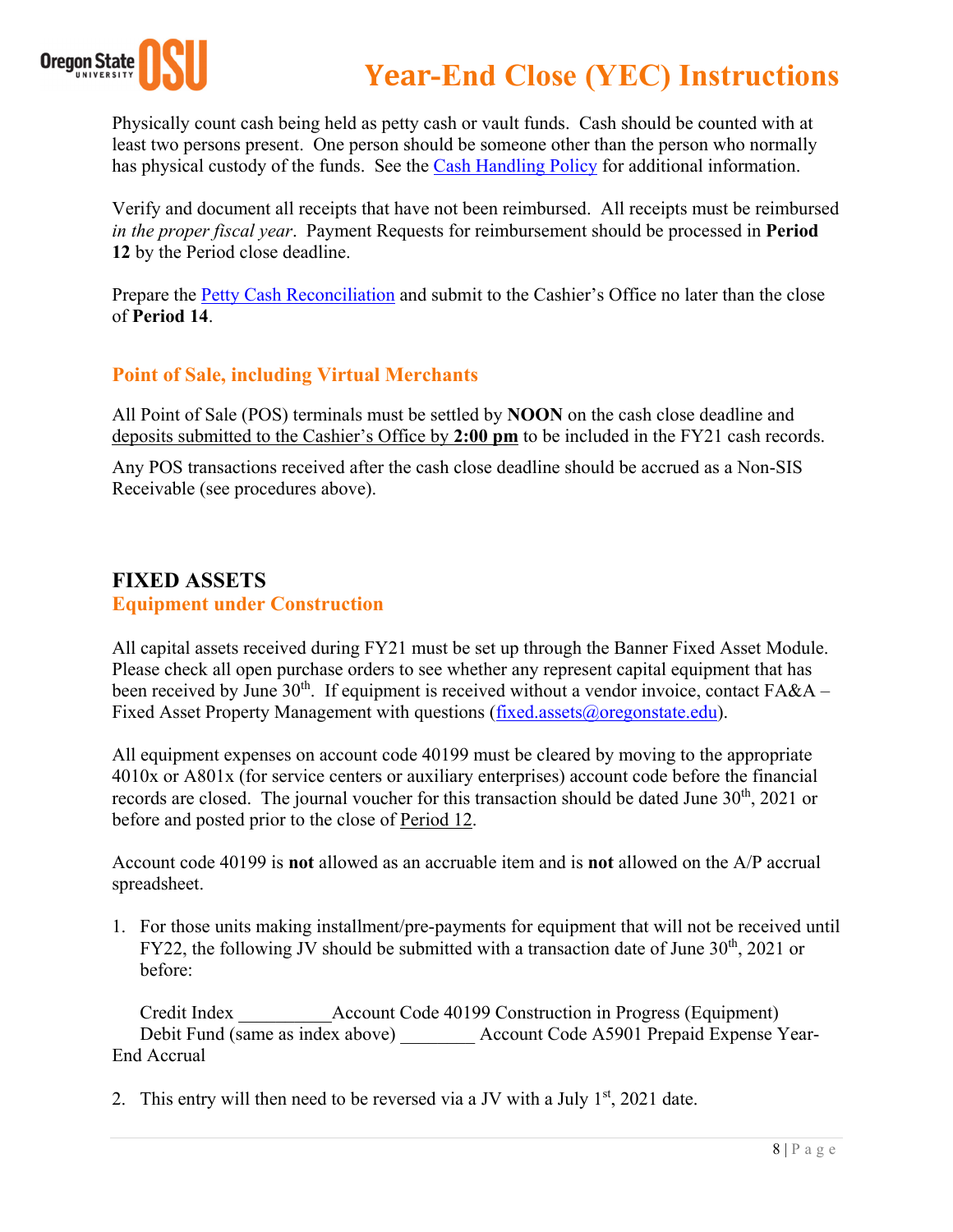

| Debit Index      | Account Code 40199 Construction in Progress (Equipment) |
|------------------|---------------------------------------------------------|
| Credit Fund      | Account Code A5901 Prepaid Expense Year-End Accrual     |
| <b>Inventory</b> |                                                         |

#### Organized storeroom and unit storeroom inventories are to be counted and priced annually.

The Inventory is recorded as an asset using the following account codes:

A4010 - Facilities Services Inventory A4011 - Org Storeroom Inventory A4012 - Vet Med Storeroom Inventory A4211 - Supplies Inventory A4212 - Motor Pool Auto Parts Inventory A4213 - Motor Pool Gasoline Inventory A4214 - Forestry Inventory A4901 - Materials & Supplies Year/End Inventories

The inventory account (A4xxx) should be adjusted to equal the value of the physical count. The adjustment to the inventory account is recorded as a debit or credit to operating expense.

Attach the detailed listing of final inventory (matched to the General Ledger) as supporting documentation in OnBase to the JV entered.

JVs must be completed during Period 12 using the 3JV1 rule code. June 30<sup>th</sup>, 2021 should be used as the transaction date.

- 1. To decrease inventory valuation: Debit expenditure Index \_\_\_\_\_\_ Account Code 28723 Inventory Adjust/Write-Off Credit inventory Fund (same as index above) \_\_\_\_\_\_\_\_ Asset Account Code A4xxx
- 2. To increase inventory valuation:
- Debit inventory Fund (same as index below) Asset Account Code A4xxx Credit expenditure Index \_\_ \_ Account Code 28723 Inventory Adjust/Write-Off

## **FUND BALANCES**

The cash balance for all funds must be monitored through the close of Period 14. At the close of FY21 all funds must have a positive cash balance. If there is an overdraft the expenses will be moved to the unit's general fund index to bring cash to zero. Reminder – direct payments such as Printing & Mailing, Motor Pool, Telecom, and OSU Bookstore processed with a date of June 30<sup>th</sup> or earlier immediately affect cash even though the process may be run up to Period 12 close.

#### **Funds with Negative Fund Balances**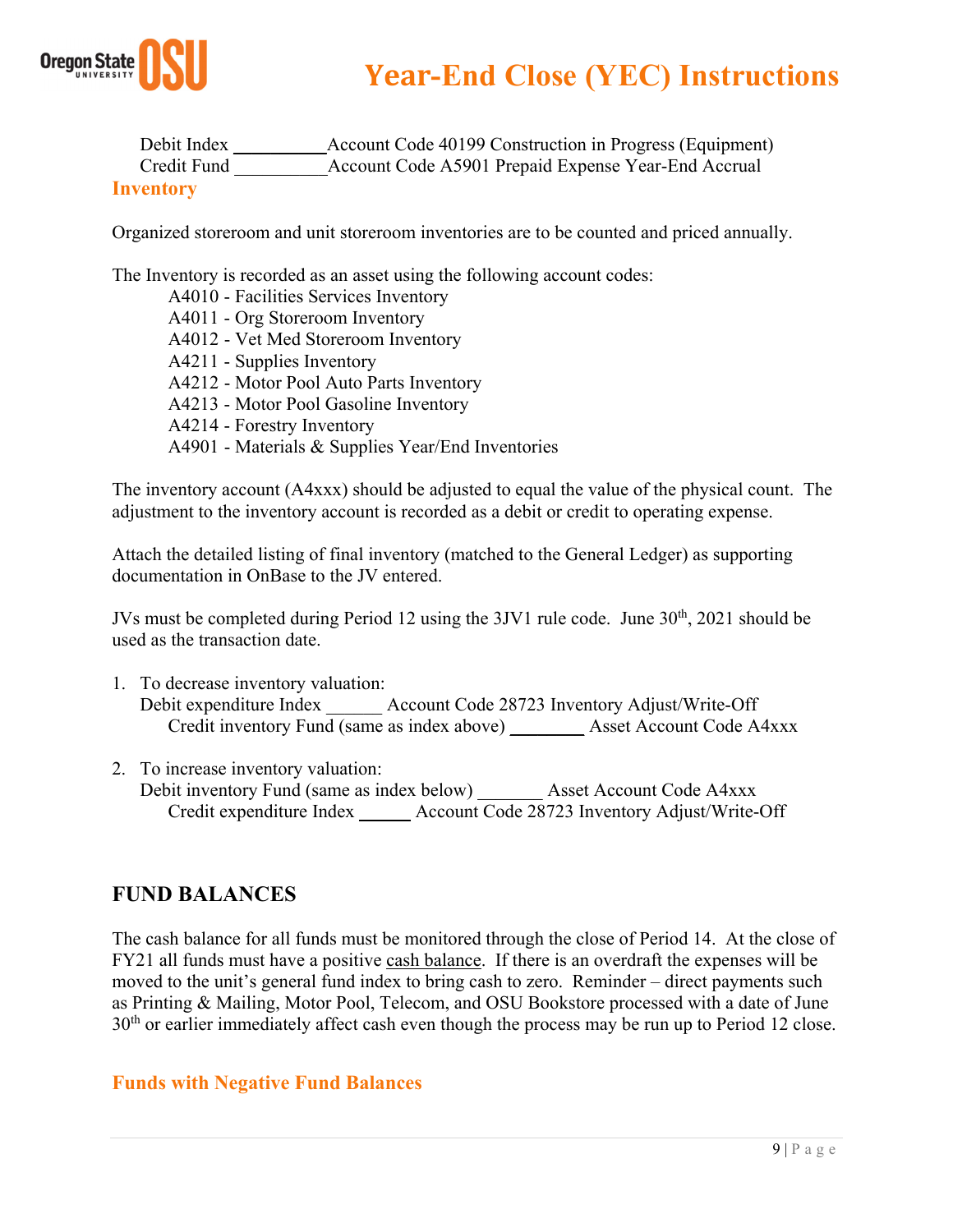

Funds should not have negative fund balances at June 30<sup>th</sup>. Any adjusting entries to resolve negative balances must be recorded in the FY21 accounting records during Period 14 using a June  $30<sup>th</sup>$  transaction date and a 3JV1 rule code. These entries might reflect accruals to show A3802 Accounts Receivable revenue that belongs in FY21, or A5901 Prepaid expenses that belong in FY22.

OSU allows self-support funds to carry a negative fund balance in lieu of transferring funding in to eliminate the deficit balance. If you are responsible for a Designated Operations Fund (05xxxx), a Service Center Fund (09xxxx), or an Auxiliary Fund (1xxxxx) that is negative at year-end, plan to schedule time to evaluate the cause of the negative balance (i.e. fees were too low, estimated customer level fell short, supply expenses grew more than expected, COVID-19, etc.).

In addition, email FA&A and let them know which funds you anticipate will have a negative fund balance, and what the cause/reasons are for it. Lastly, develop a plan to eliminate the deficit and move the operation into a positive or neutral balance in FY22.

## **Other Funds with Negative Fund Balances**

- Agriculture Research Foundation (ARF) Funds: Determine the Fund Balance as of June  $30<sup>th</sup>$  by using Banner screen FGITBSR. If the fund balance shows as negative (Debit Balance), funding is necessary. Any expenses not processed will be moved to E&G Funds.
- OSU Foundation Reimbursement Funds: FSxxxx and FExxxx funds must have a positive or zero fund balance at year-end. It is important to closely monitor unreimbursed transactions during the months of April, May, and June to make sure expenditures are reimbursed in a timely manner.

Gift Funds (M Funds and some FA Funds) and Agency Funds (fund begins with 9xxxxx) are **not** to be spent before cash is received. Cash received and posted **after 12:00 pm, noon on June 30<sup>th</sup>** will be reported in **FY22** and will not show as cash (A0901) in FY21. Therefore, it is important that gift fund balances are closely watched and that expenditures are not made against these funds unless cash is positive.

## **GENERAL LEDGER RECONCILIATIONS**

All general ledger account codes must be reconciled at year-end by the unit responsible for that Fund and/or GL Account. The exceptions are those account codes which are automatic entries made within FIS Banner by the system. These are A0901 Cash on hand and B0100 Invoices Payable, as well as Fixed Asset and Accumulated Depreciation accounts (A8xxx).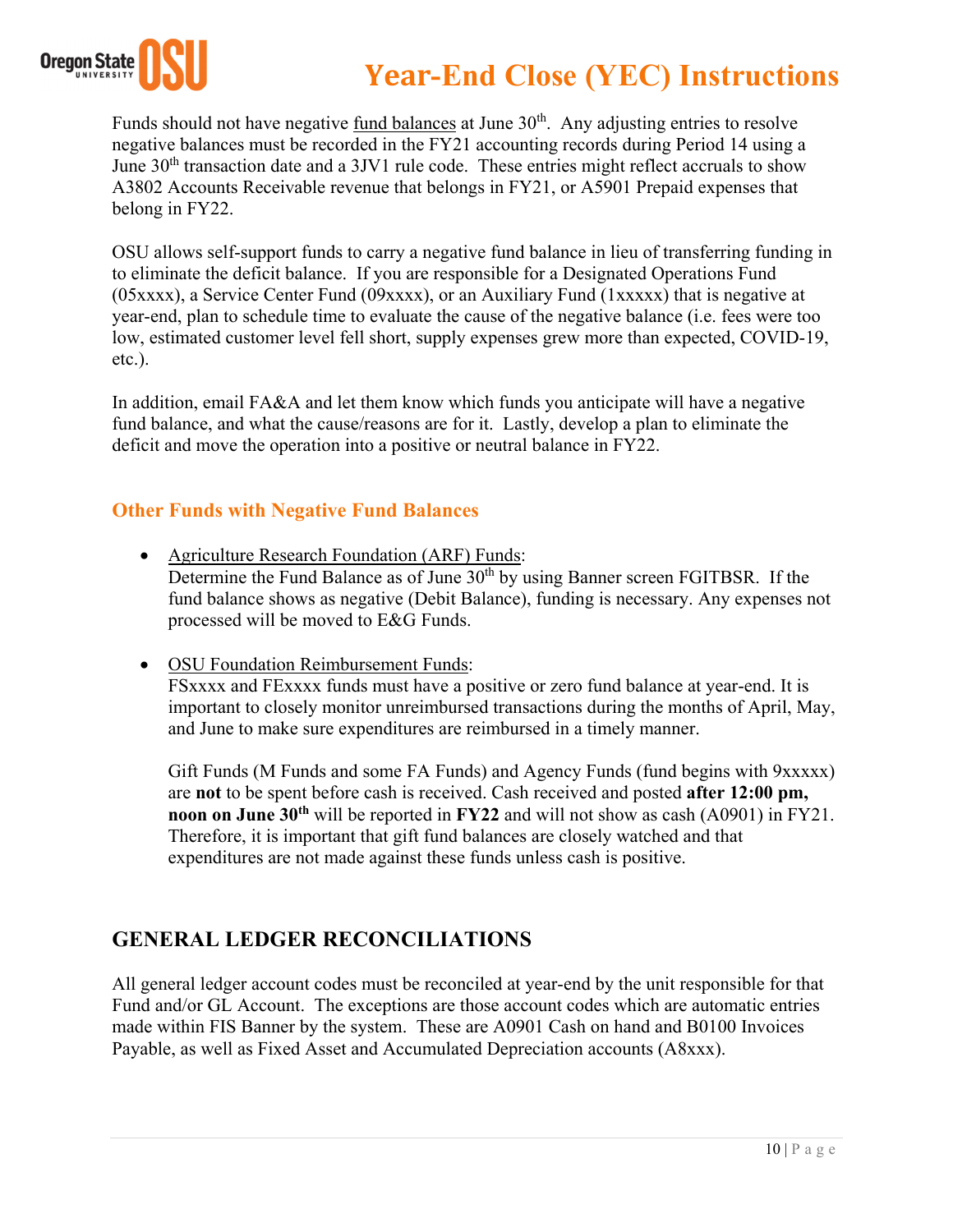

Reconciliation reports on all other asset (Axxxx) and liability (Bxxxx) account codes are required. These include account codes A3802 A/R Receivable Year-End Accruals, A5901 Prepaid Expense Year-End Accrual, and B5901 Accrued Undistributed Income (attach in OnBase to accrual JVs). Reconciliations on remaining balances in A3150 Departmental Cash Advances and A3151 Travel Advances should be sent to Accounts.Payable@oregonstate.edu.

Note: All funds within the 00116x range should be reconciled monthly and all advances collected within policy guidelines. See FIS 03-140-218 Travel Advances and FIS 03-140-219 Departmental Advances.

## **GRANTS**

All restricted fund grants that are from Oregon Sponsors (Kxxxxx) and Oregon Forest Resources Institute (OFRI) (K9xxxx) require OSRAA to invoice for FY21 grant expenditures by the close of Period 12. Departments and Business Centers **cannot** post FY21 expenditures during Period 14 for these funding sources.

If you are aware of FY21 expenditures that have not posted by the close of Period 12 you need to provide that information to the appropriate OSRAA grant accountant so they can include it on the June billing to sponsors. Information should include: salary/ope that is for June and not posted by this time and invoice information for items received in June and not posted in FIS Banner by this time.

## **JOURNAL VOUCHERS**

Journal vouchers for the FY21 accounting records may be processed after June  $30<sup>th</sup>$ , so long as they contain a **June transaction date**. Starting July 1<sup>st</sup>, the default transaction dates in Banner will populate with an FY22 date, so be sure to enter a June transaction date if you need it to post in FY21. In addition, starting July  $1<sup>st</sup>$ , head each JV "text" with the fiscal year that the transaction is for. JV Approvers are not mind readers so they will not know which fiscal year you meant to post your JV in. If you put the fiscal year in the text, they can then check the transaction date to make sure it aligns with the year you are intending on posting in.

During Period 14 pay close attention to the Major Deadlines listing to make sure you are aware of the last day to post FY21 JVs. Once this deadline has passed no prior year JVs will be allowed without express approval from FA&A.

Any attempt to make prior year redistributions in FY22 will be reviewed for the effect on financial statements. No retroactive corrections will be allowed which affect Program Codes or are between different funding sources (restricted, general, and/or auxiliary).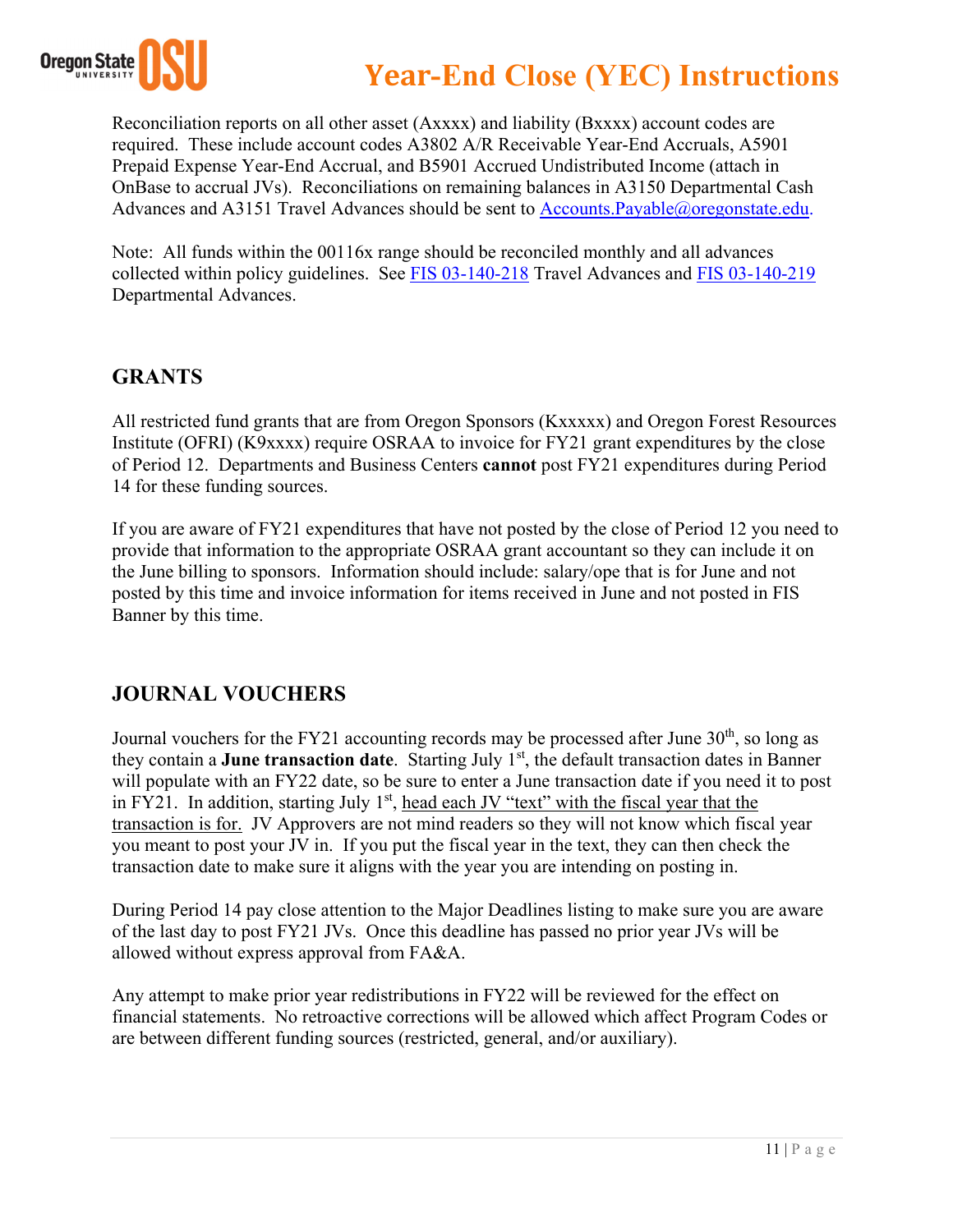



**MISCELLANEOUS**

**Inactive Funds**

Please submit all requests for termination of FOAPA chart of accounts elements and indexes to the Office of Budget & Resource Planning. It is important to clean up old chart elements that are no longer needed prior to rolling the ledgers at year-end. We only want to roll elements that are necessary and active.

The FOAPA Chart Element Request form can be found on the Office of Budget & Resource Planning's website: http://fa.oregonstate.edu/budget/foapa

## **FUPLOADS**

Internal charges between OSU departments such as Printing and Mailing, Motor Pool, and Facilities are commonly referred to as FUPLOADs. This is because those entries are loaded to Banner through an automatic finance upload process.

Since these charges are original charges to a department, they are akin to an invoice or wire transfer. After the Period 12 close, it is important that, fund balances are as static as possible so that fund balance monitoring and corrections can take place. This is why FUPLOADS have the same posting deadline as invoices, which is the close date of Period 12.

Even though FUPLOADS are technically a JV type of document they do not share the same cutoff as JVs.

## **FIS Systems Lockout**

Typically, there are three major FIS System lockouts during year-end close.

#### **The first lockout is usually referred to as Cash Close:**

This lockout is on  $6/30$  unless the  $30<sup>th</sup>$  falls on the weekend and then it will be moved to the Friday before the weekend. In order to correctly take a snapshot of TBRACCD as of 6/30 we have to lock users out of making updates to that table whether it's through the TRAAREV form or through ecommerce applications. This lockout also applies to the Cashier's Office, which is why deposits have to be completed by noon on Cash Close. When Cash is Closed, Banner SIS and any system that updates or makes changes to TBRACCD will be shut down to campus. Service to these systems is typically restored by the following morning.

#### **The second lockout falls on the same day as Period 12 close:**

This lockout is referred to as the General Ledger Roll. On the day Period 12 is closed FA&A runs a series of processes to roll General Ledger fund and account balances from one year to the next. This establishes beginning balances in the new fiscal year. Period 14 is also opened for posting during this process.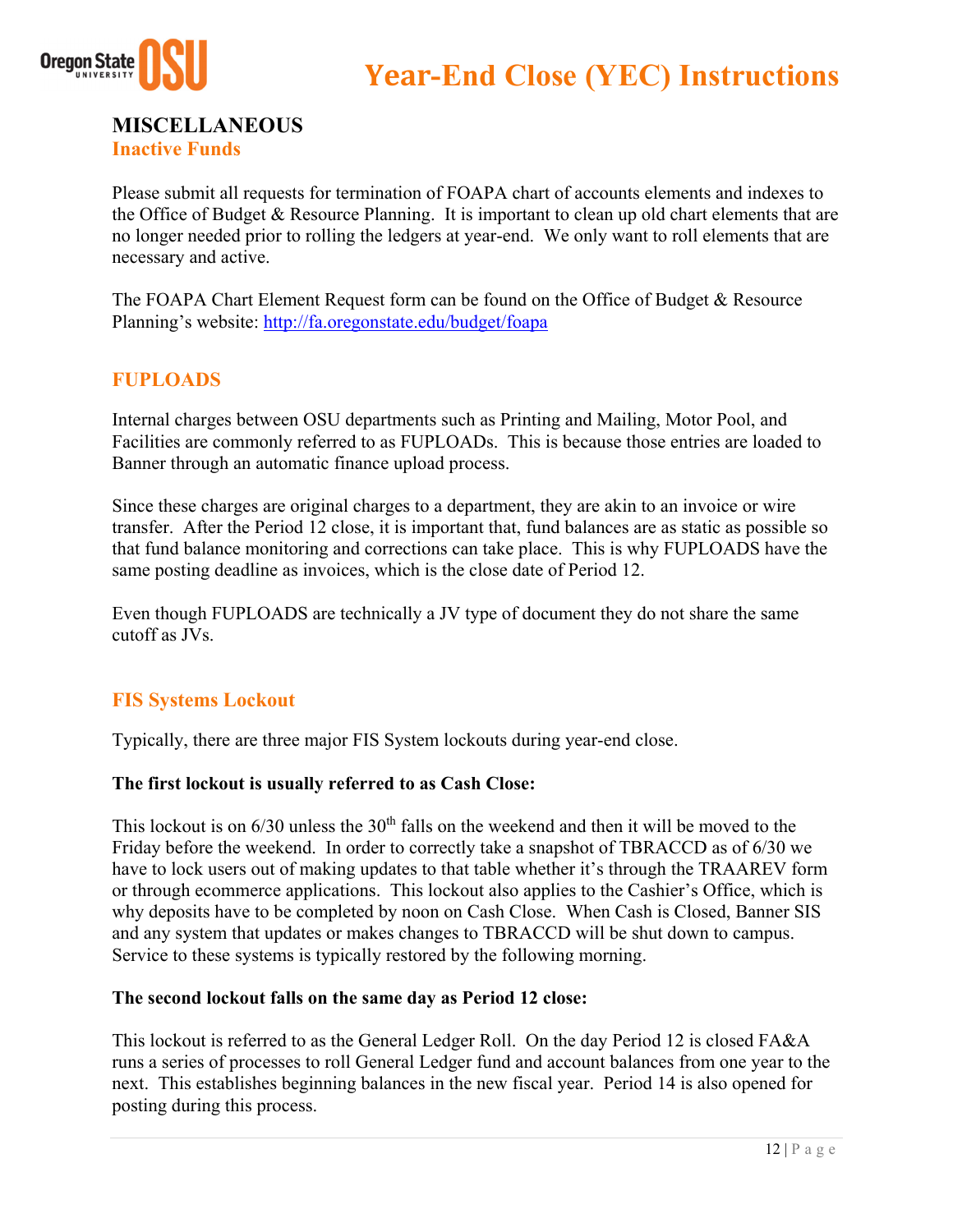

Since the Roll process creates beginning balances in the new fiscal year it is important that campus is not allowed to make new entries in the middle of the roll process. For this reason, all of Banner FIS is locked out for campus users at 3pm. This allows FA&A to complete their processes. Access to Banner FIS is typically restored by the following morning.

#### **The third lockout usually falls five (5) business days after the General Ledger Roll:**

This lockout is typically referred to as Period 14 campus lockout. The entire length of Period 14 is approximately 10 business days after the close of Period 12. Five days of this Period is reserved for campus units to make corrections and accrual entries, and to complete other tasks such as reimbursing foundation transactions. There are a series of final entries and accruals that FA&A and PCMM A/P need to make in order to close out the year. These entries require static fund balances. This is why campus is locked out after the first five days of Period 14 leaving the remaining days of Period 14 for FA&A and PCMM A/P to complete year-end work.

In order to lockout campus units from Period 14, Business Operations IT (BOIT) in Business Affairs removes their ability to post in the accrual Period. This allows units to still retain Banner FIS access and post in the new fiscal year. There **will not** be a hard lockout of all Banner FIS on this date.

## **OSU FOUNDATION (OSUF)**

OSUF Financial Entry system will be closed down for a Period of time during year-end. This closure is to allow for the reconciliation of accounts between OSU and OSUF. See Year-End Close Major Deadlines for exact dates.

It is imperative that reimbursement requests are completed prior to the deadline. Any FY21 expenses not processed through the reimbursement system will be moved to E&G Funds and will no longer be available in the OSU-OSUF Reimbursement System for reimbursement from the foundation.

FA&A will process a receivable accrual for reimbursements that are approved through the foundation reimbursement system, but cash has not actually been received.

The reimbursement request must be approved by both OSU and OSUF in order to be included in the accrual – continue checking your requests to ensure they have been OSUF Approved and are not disapproved or on hold.

Business Centers and Departments should **not** do individual A/R accrual JV's for these funds.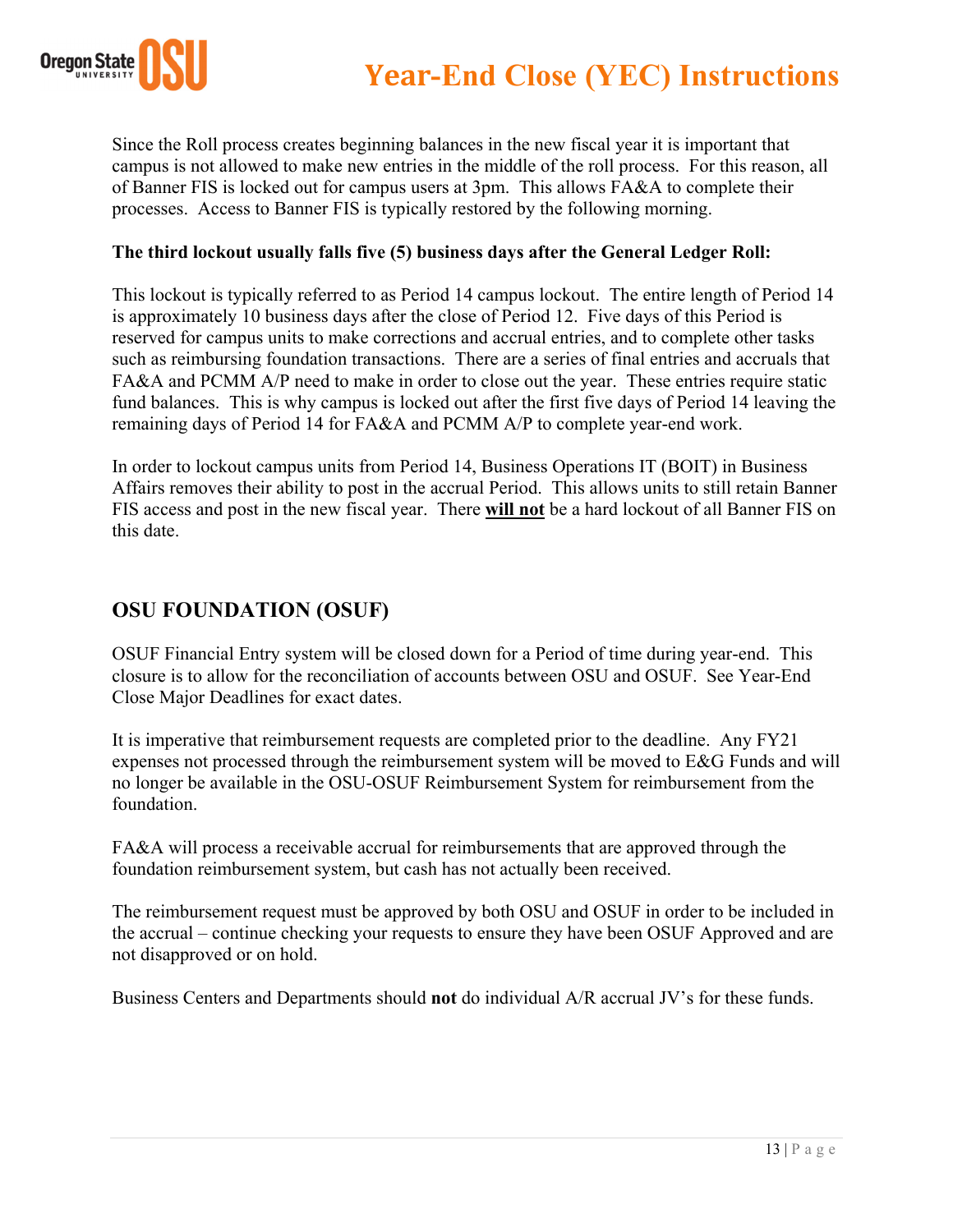

## **PAYROLL**

Payroll labor redistribution corrections must be made prior to cut-off of June payroll. Check dates on the Payroll calendar and on the list of Major Deadlines for Year-End Close.

#### **PURCHASING Manual Encumbrances**

Manual encumbrances ("E" documents) remaining in the FY21 accounting records will be rolled into the FY22 accounting records. Therefore, all manual encumbrances must be reviewed to make sure they are still valid. Any manual encumbrances that are not valid or needed should be liquidated so that they are not rolled forward. The **FGROPNE** report can help identify all open encumbrances.

#### **Purchase Orders**

Period 01 for FY22 will open **mid-June** for entry of FY22 purchase orders and encumbrances. Make sure to pay close attention to transaction dates when entering Purchase Orders in June. Any orders for FY22 need to have Purchase Orders created in FY22 instead of entered in FY21 and rolled forward.

Purchase orders remaining "open" at the end of FY21 Period 12 will be rolled into Period 01 of the FY22 accounting records. It is critical that the "open" purchase orders are indeed "open" and do not include those POs for which final payment has already occurred.

 Use BennyBuy Document Search to identify all purchase orders for which final payment may have already occurred. Close any unnecessary open encumbrances by changing the status to "Closed". All remaining open POs will be rolled to FY22.

For additional PO and Encumbrance Monitoring information, review the materials on The Office of the Controller's Training website: https://fa.oregonstate.edu/controller/resources/trainingdepartment

## **UNEARNED INCOME**

Review deposits made in June to determine whether the income has been earned. If the services were not performed by June  $30<sup>th</sup>$ , the deposit should be reclassified as undistributed income by Journal Voucher.

The following two transactions should be recorded at the same time.

1. The entry dated June  $30<sup>th</sup>$ , will record the unearned (undistributed) income – use rule code 3JV1: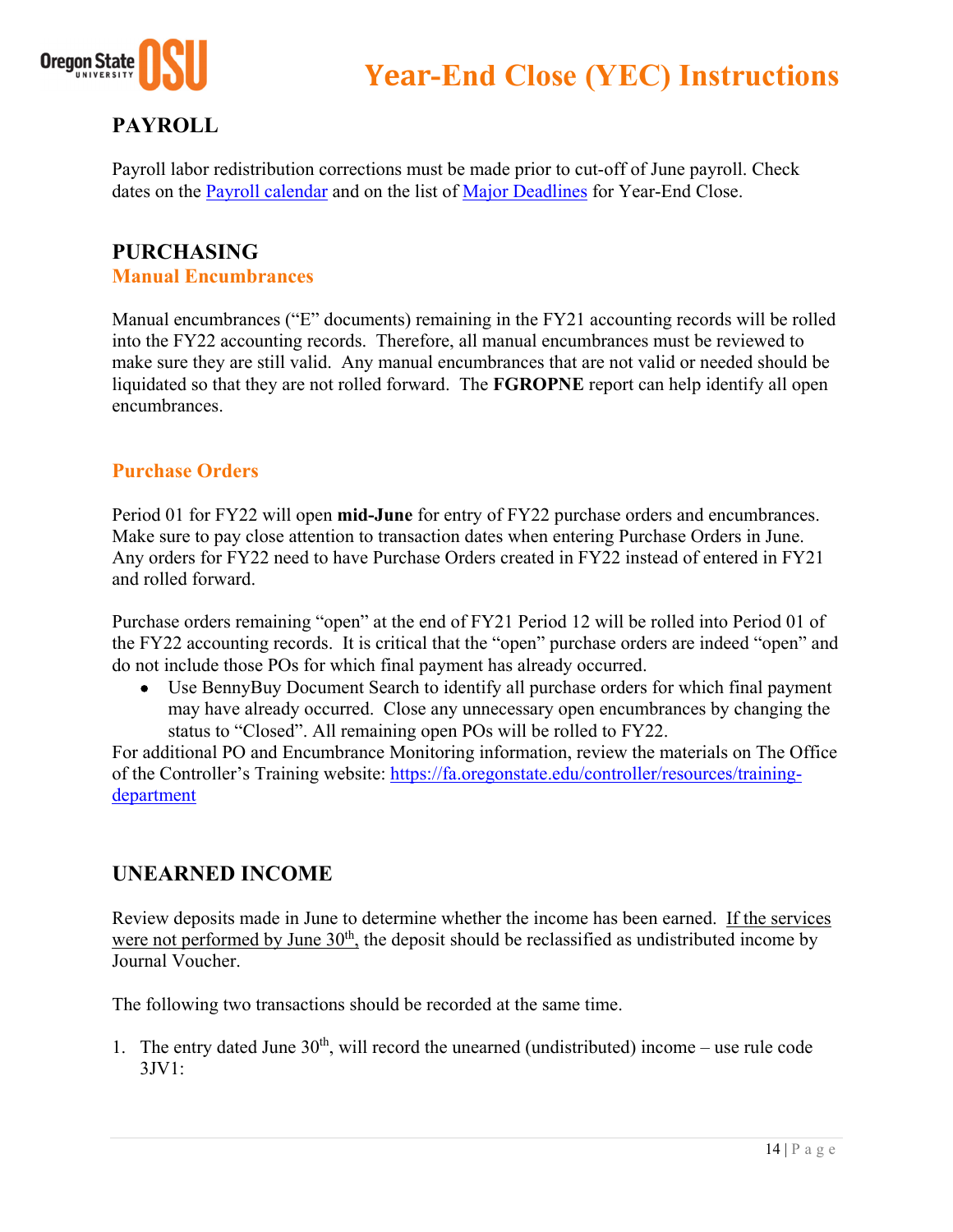

Debit Index (originally credited) Original Account Code 0xxxx

Credit Fund (same as index above) \_\_\_\_\_\_\_\_\_\_ Account Code B5901 Accrued

Undistributed Income

 Text: "FY21 to record unearned income First and Last Name, xxBC, Phone Number"

*Note: There is no index on the credit line. Several debit and credit lines can be put on one JV when the purpose is the same. Remember to enter the Document Number of the original entry in the document reference field.*

List the details of the accruals on the Unearned Income Reconciliation sheet and attach it as supporting documentation in OnBase to the JV entered. Supporting documentation is *not* required when the amount on the transaction line equals the amount on the original document.

Since Period 14 FY21 and Period 01 FY22 are open concurrently, immediately reverse the above JV in Period 01 FY22 using a July  $1<sup>st</sup>$  date and rule code 3JV1.

2. The reversing entry dated July  $1<sup>st</sup> - Use rule code 3JV1$ :

Debit Fund \_\_\_\_\_\_\_\_\_\_ Account Code B5901 Accrued Undistributed Income Credit Index (originally credited) & Account Code 0xxxx (used above)

• Reference J# from entry above in the document reference field

 Text: "FY22 to reverse FY21 unearned income accrual First and Last Name, xxBC, Phone Number"

If you only have a few documents to accrue, it is acceptable to accrue in one JV with a new sequence for each deposit. If you have several invoices to accrue, you can choose to list them on the Unearned Income Reconciliation and attach the reconciliation spreadsheet as supporting documentation for the JV.

## **QUESTIONS/CONTACTS**

Please send any questions or concerns you may have regarding the closing process via e-mail to financial-acctg-analysis@oregonstate.edu. Please include appropriate background and detail information with your questions.

#### **General Questions**

| Charlotte Rooks | 737-5422 |
|-----------------|----------|
| Mark Fryman     | 737-0624 |
| Ying Wang       | 737-3792 |

#### **Fixed Assets**

Iqbal Khurram 737-6047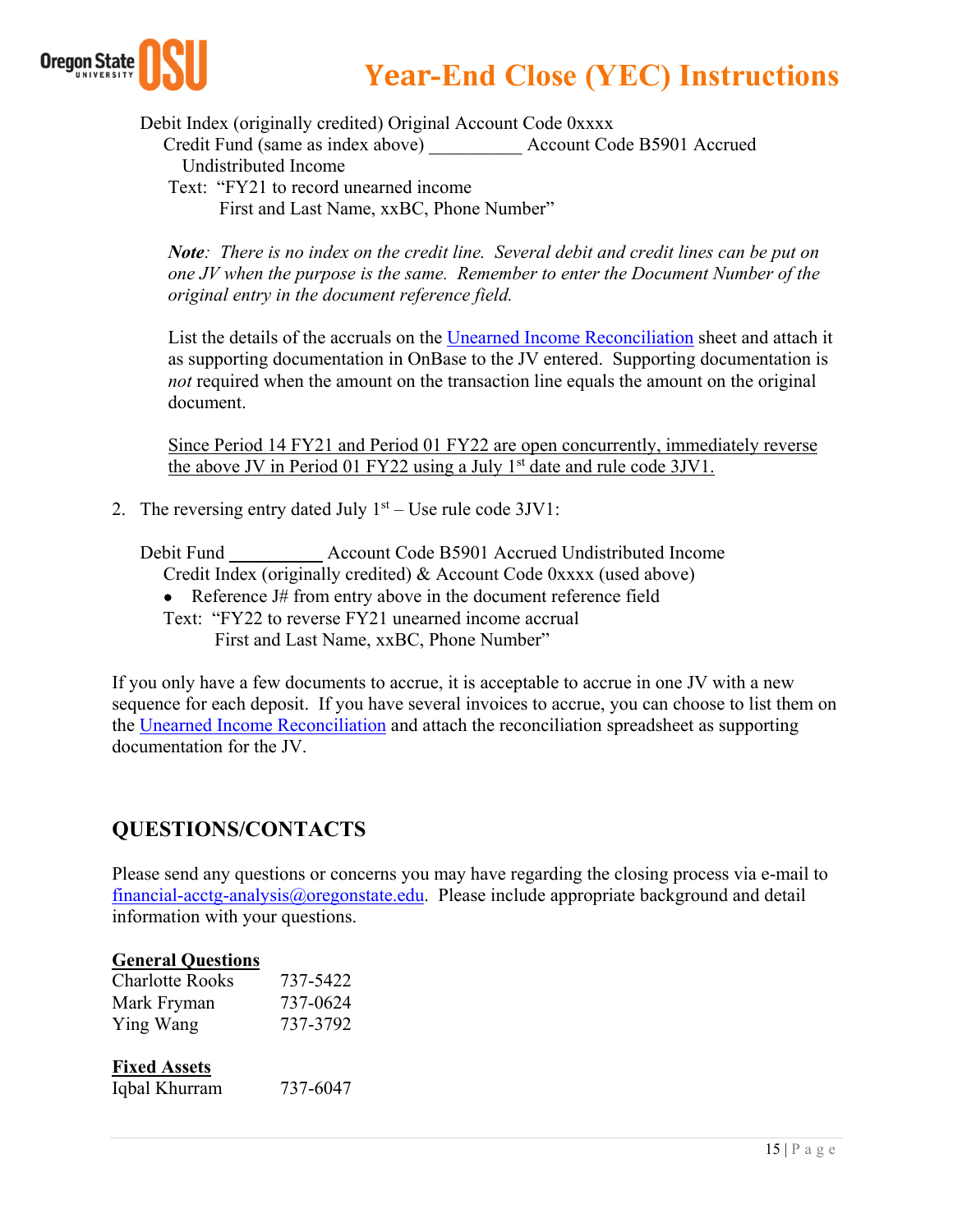

## **Plant Funds & Assessments**

Nancy Boedigheimer 737-7601

## **PCMM Accounts Payable**

RaeLee Aguilar 737-9370

#### **Travel**  Stephanie Smith 737-1825

## **PCards**

Ashley Brown 737-0650

#### **Autopays**

| Holly Holloway | 737-0635 |
|----------------|----------|
|----------------|----------|

#### **Payroll**

#### **Accounts Receivable/Cash**

| Lissa Perrone     | 737-6127 |
|-------------------|----------|
| Russell Brown     | 737-0643 |
| Zeah Seeber-Stoye | 737-4109 |

#### **Purchasing**

| Tamara Gash | 737-8044 |
|-------------|----------|
|             |          |

#### **Gift and Foundation Funds**

| Ying Wang | 737-3792 |
|-----------|----------|
|-----------|----------|

#### **Grant Funds**

OSRAA 737-4933

#### **Email Addresses**

budget.office@oregonstate.edu cashiers.office@oregonstate.edu departmental.deposits@oregonstate.edu Accounts.Payable@oregonstate.edu financial-acctg-analysis@oregonstate.edu fixed.assets@oregonstate.edu paymaster@oregonstate.edu wire.transfers@oregonstate.edu

#### **Web Sites**

Year-End Close - http://fa.oregonstate.edu/business-affairs/year-end-closing OSU Foundation - http://www.osufoundation.org/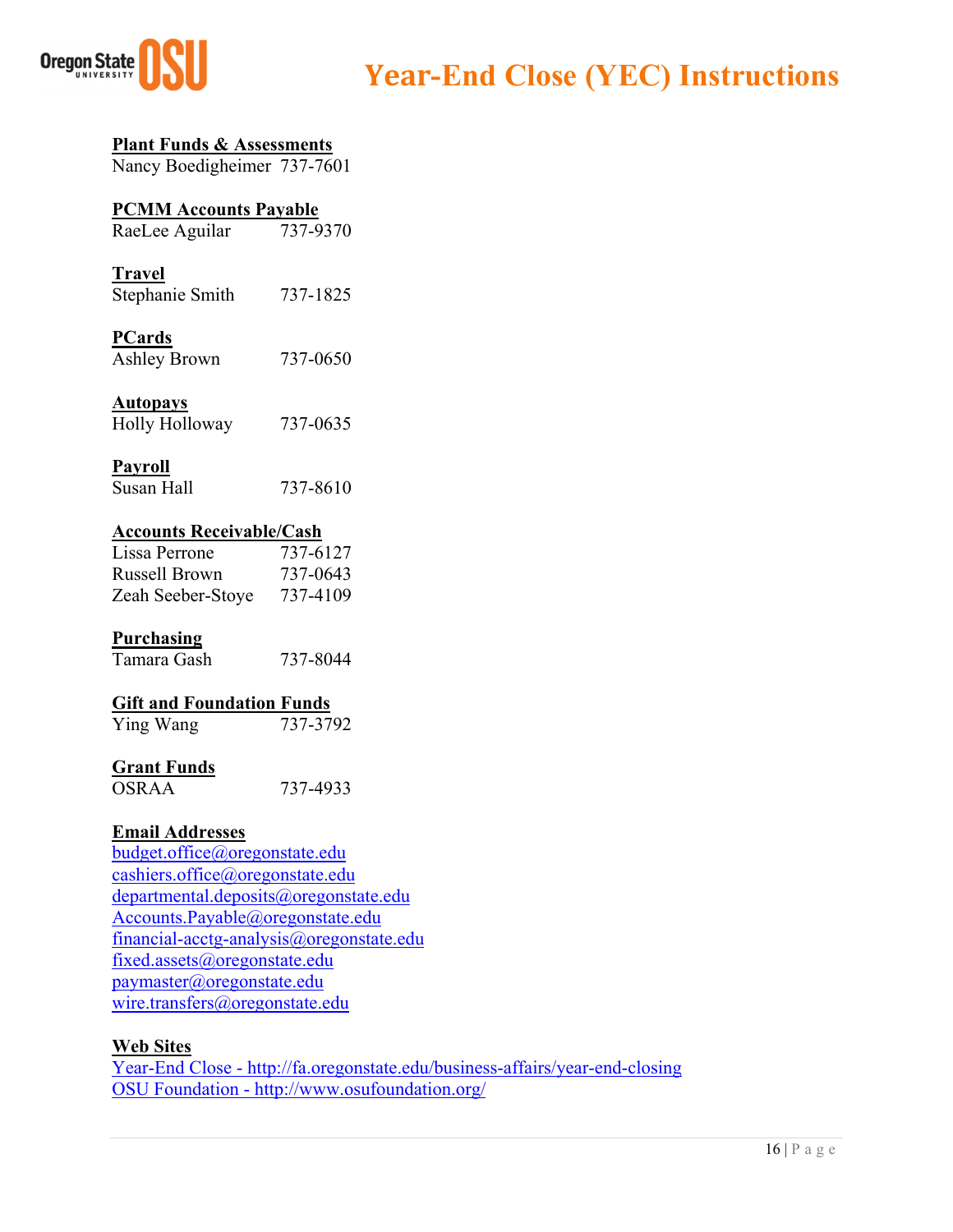

Budget Office - http://oregonstate.edu/budget/ FIS Policy Manual – http://fa.oregonstate.edu/fis-manual

## **TERMS AND DEFINITIONS**

**ACCRUAL ACCOUNTING:** All year, OSU operates on a modified-accrual basis. When invoices are approved for payment, the entry is to Debit (Dr) Expense and Credit (Cr) Accounts Payable. When the check to the vendor is cut, the entry is to Dr Accounts Payable and Cr Cash. At fiscal year-end, OSU is required by State statute to have FULL accrual. To do this, the following actions are necessary:

#### **Revenue:** Revenue received

- **+** Revenue earned but not received by 6/30 (receivable*)*
- **-** Revenue received but not earned; services not rendered (unearned income*)*
- **=** Accrued Income/Revenue

**Expenses:** Expenses recorded

- **+** Expenses incurred, goods or services received, but not processed with June 30th or earlier transaction date *(payable)*
- **-** Expenses prepaid for activity *(prepaid expenses)*
- **=** Accrued Expenses

**ACCOUNTS RECEIVABLE:** Revenue earned but not received by the close of the fiscal year. Revenue has been earned if goods were sold or services were provided, either completely or substantially in full, by the close of the fiscal year. If the receivable has not previously been recorded into Banner, then it should be recorded as a balance sheet asset, for year-end accrual use account A3802 A/R Receivable Year-End Accruals.

**ACCOUNTS PAYABLE**: Expenses should be incurred, if goods or services were received, either completely or substantially in full, by June 30<sup>th</sup>. If an invoice is not received and processed with June  $30<sup>th</sup>$  by the year-end deadline and the purchase amount is over \$2,000, the item should be listed on the Year-end AP Accrual Spreadsheet sent to PCMM A/P.

**PRE-PAID EXPENSE:** Represent cash payments required by a third-party vendor in advance of actually incurring the expense. These are not expenses at the point payment is made. It only becomes an expense when the activity actually happens.

Examples include such things as:

- Conference registrations or airline tickets paid in May but where the activity will not occur until August.
- These payments should be recorded as a balance sheet asset, for year-end accrual use account A5901 Prepaid Expense Year-End Accrual.